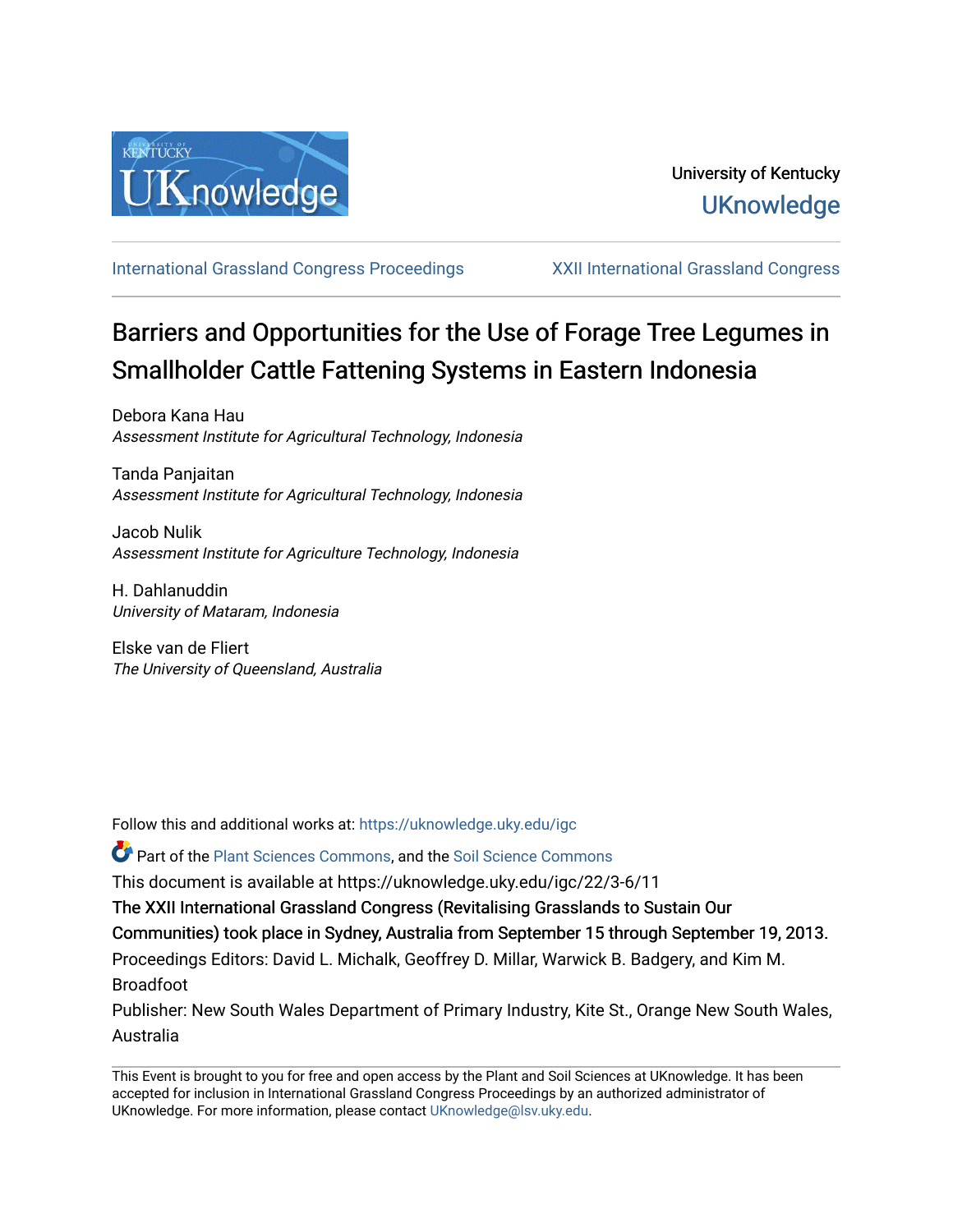# Barriers and opportunities for the use of forage tree legumes in smallholder cattle fattening systems in Eastern Indonesia

*Debora Kana Hau <sup>A</sup> , Tanda Panjaitan <sup>B</sup> , Jacob Nulik <sup>A</sup> , Dahlanuddin C and Elske van de Fliert <sup>D</sup>*

A Assessment Institute for Agricultural Technology – East Nusatenggara, Naibonat, Kupang, NTT, Indonesia<br>
B Assessment Institute for Agricultural Technology – West Nusatenggara, Narmada, Lombok Barat, NTB, Indonesia<br>
C Fa

**Keywords:** *Leucaena leucoephala*, *Sesbania grandiflora*, situation analysis, outreach strategy.

# **Introduction**

Forage tree legumes (FTL) have existed in the Eastern Indonesian landscape since colonial traders introduced several species in the late 1800s. A specific effort was made to establish leucaena (*Leucaena leucoephala)* and sesbania (*Sesbania grandiflora)* for use as forage for cattle fattening at Amarasi in East Nusa Tenggara Province and Central Lombok in West Nusa Tenggara, in the 1970s (Yuksel *et al*. 1999; Dahlanuddin *et al*. 2005). Its spread within these provinces as potential forage to intensify cattle fattening systems, however, has been slow if not stagnant. In preparation for intensified efforts to encourage farmers in East and West Nusa Tenggara to grow and use FTLs for cattle fattening, we asked the question why successful FTL feeding practices by some communities had not spread widely to adjacent areas within the provinces. A situation analysis study was conducted in 2011-12 in East and West Nusa Tenggara Provinces aimed at identifying the barriers and opportunities for FTL use in smallholder cattle fattening systems. This paper describes the methodology of this study, its main findings and the implications for follow-up expansion of FTL innovations.

# **Methodology**

The study sites were selected based on a set of criteria, including cattle populations, ownership and management systems, land ownership by farmers, current use or potential of FTLs, and suitability and accessibility of the villages for follow-up activities. The study looked both at locations where leucaena and sesbania were already being intensively used for cattle fattening but where farmer practices can be improved, and where FTL use is limited. A total of 34 hamlets in 12 sub-districts in six districts across the two provinces were visited by study teams for three days each, during which a range of data collection methods were conducted. These included a transect walk with participatory mapping, observations and informal interviews (Fig. 1), Focus Groups with male and female farmers (Fig. 2), and household interviews with 9-10 selected farmers per hamlet (Fig. 3). The study provided detailed profiles of each of the locations, and a general understanding of farmers' current cattle management practices and their perceptions on the use of FTLs as cattle



**Figure 1. Informal interview during transect walks**



**Figure 2. Focus group discussion.**



**Figure 3. In-depth household interview**